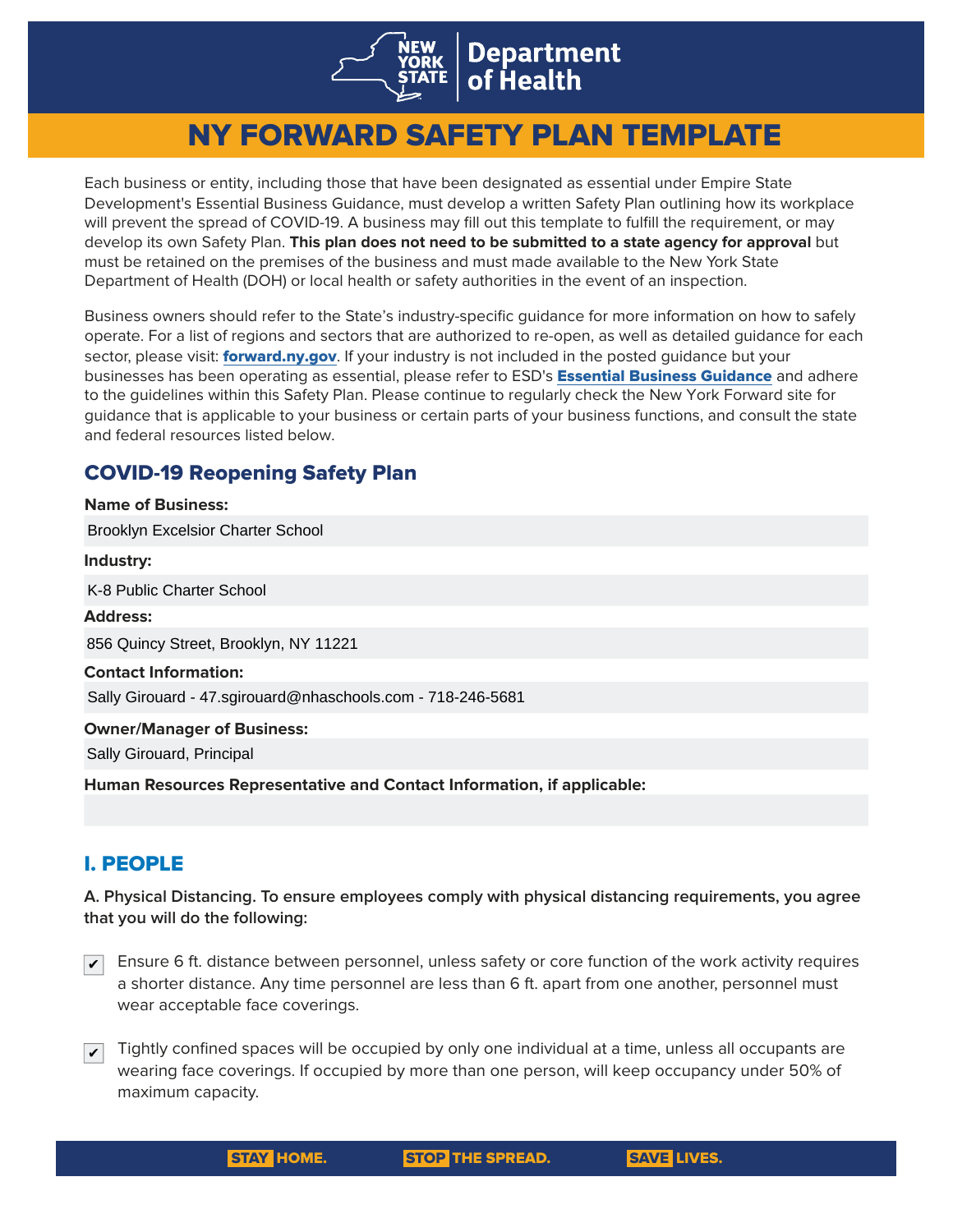- $\blacktriangledown$  Post social distancing markers using tape or signs that denote 6 ft. of spacing in commonly used and other applicable areas on the site (e.g. clock in/out stations, health screening stations)
- $\overline{\checkmark}$  Limit in-person gatherings as much as possible and use tele- or video-conferencing whenever possible. Essential in-person gatherings (e.g. meetings) should be held in open, well-ventilated spaces with appropriate social distancing among participants.
- $\blacktriangleright$  Establish designated areas for pick-ups and deliveries, limiting contact to the extent possible.

List common situations that may not allow for 6 ft. of distance between individuals. What measures will you implement to ensure the safety of your employees in such situations?

To maintain the health and safety of our school community, at least one of the following measures will be required at all times: Social distancing of six feet, Barriers. or Use of masks/face coverings. Desks will be spaced with six feet of distance whenever possible. In classrooms where that may not be possible, barriers and/or face coverings will be utilized. Masks must be worn within six feet of another person, in hallways, in restrooms, and in other congregate spaces.

How you will manage engagement with customers and visitors on these requirements (as applicable)?

The school will limit additional individuals from entering the building as much as possible. Family members of students will be asked to remain outside the building, unless absolutely necessary. Visitors will be allowed by appointment only, and at the discretion of the front office and principal. Any necessary guests will be screened for symptoms, required to wear a mask, and asked to sanitize hands upon entering. A log will be kept of all visitors entering and exiting the building. Disposable masks will be available for students, staff, or visitors who do not arrive on school grounds without their own.

### How you will manage industry-specific physical social distancing (e.g., shift changes, lunch breaks) (as applicable)?

Four entrances will be utilized to facilitate a socially-distanced and staggered arrival and dismissal. During dismissal, Scholars will be distanced six feet from one other outside the school facility. Paint spots will signal where scholars should stand while waiting for parents to arrive. o Sixteen support staff members and additional administrative staff will be positioned throughout school hallways to ensure students are transitioning during their specified times and that scholars remain at least six feet from others.

# II. PLACES

**A. Protective Equipment. To ensure employees comply with protective equipment requirements, you agree that you will do the following:**

Employers must provide employees with an acceptable face covering at no-cost to the employee and have an adequate supply of coverings in case of replacement.  $|v|$ 

What quantity of face coverings – and any other PPE – will you need to procure to ensure that you always have a sufficient supply on hand for employees and visitors? How will you procure these supplies?

Disposable masks will be available for students, staff, or visitors who do not arrive on school grounds without their own. Appropriate face coverings include, but are not limited to, cloth-based face coverings (e.g., homemade sewn, quick cut, bandana, etc.) and surgical masks that cover both the mouth and nose. NHA has distributed 200 cloth masks to the school for staff use. We average stocking 5 100-count boxes on site to ensure enough for employees, visitors, and students. When we need to re-order masks, we can do so through our Staples account or through our partner, Aramark.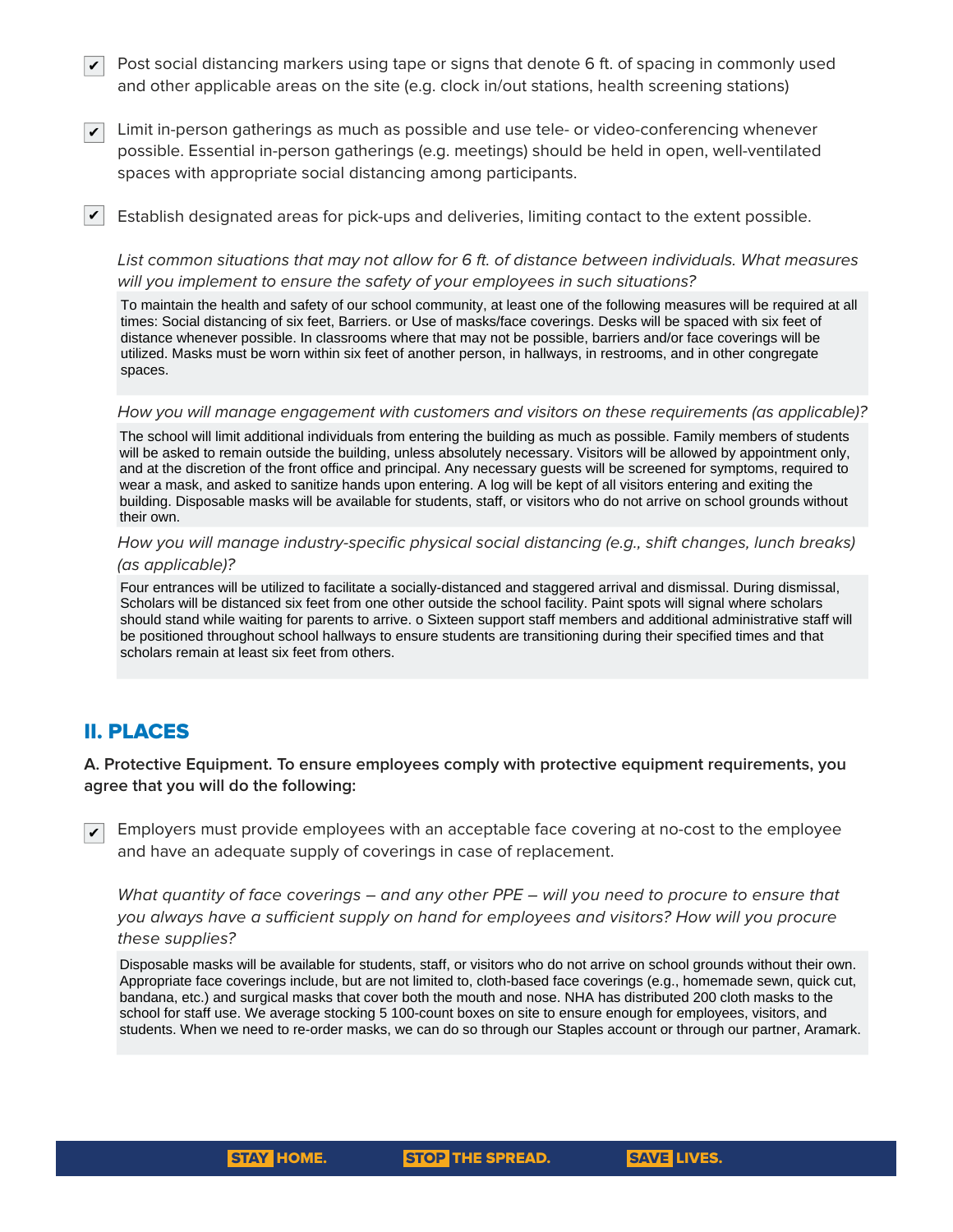$\blacktriangledown$  Face coverings must be cleaned or replaced after use or when damaged or soiled, may not be shared, and should be properly stored or discarded.

What policy will you implement to ensure that PPE is appropriately cleaned, stored, and/or discarded?

Staff and students will be encouraged to routinely clean and/or dispose of masks, as appropriate. If a staff member refuses to comply with the mask requirement, the school will use its standard disciplinary process for policy violations. This may include coaching, conversations, verbal warnings, written warnings, a final written warning, or termination. In situations where a student is refusing to wear a mask, we will offer education to emphasize the importance of a healthy and safe school community. In the event of continued non-compliance, the school will reach out to the parent/guardian for support.

 $\blacktriangledown$  Limit the sharing of objects and discourage touching of shared surfaces; or, when in contact with shared objects or frequently touched areas, wear gloves (trade-appropriate or medical); or, sanitize or wash hands before and after contact.

List common objects that are likely to be shared between employees. What measures will you implement to ensure the safety of your employees when using these objects?

Students will not be sharing personal materials such as pens, pencils, etc. Whenever possible specials teachers will rotate (transition) in and out of the classrooms. However, when necessary to use a specials space, all hands-on classrooms will be disinfected between student groups

**B. Hygiene and Cleaning. To ensure employees comply with hygiene and cleaning requirements, you agree that you will do the following:**

Adhere to hygiene and sanitation requirements from the **[Centers for Disease Control and Prevention](https://www.cdc.gov/coronavirus/2019-ncov/index.html)** ✔ (CDC) and **[Department of Health](https://coronavirus.health.ny.gov/home)** (DOH) and maintain cleaning logs on site that document date, time, and scope of cleaning.

Who will be responsible for maintaining a cleaning log? Where will the log be kept?

Our Aramark cleaning crew employees are responsible for maintaining the cleaning logs. These logs are stored in the principal's office on the first floor.

✔

Provide and maintain hand hygiene stations for personnel, including handwashing with soap, water, and paper towels, or an alcohol-based hand sanitizer containing 60% or more alcohol for areas where handwashing is not feasible.

### Where on the work location will you provide employees with access to the appropriate hand hygiene and/or sanitizing products and how will you promote good hand hygiene?

Hand sanitizer will be available in every classroom for use before and after food consumption. Classes will follow a restroom visitation schedule for hand washing and bathroom use. Emergency situations will be accommodated. o Staff and students will be encouraged to practice good hand hygiene. Effective handwashing techniques will be taught and reinforced by school staff at the start of the year and will continue throughout, including washing with soap and water for at least 20 seconds, and the safe use of hand sanitizer. Handwashing posters instructing and reinforcing proper handwashing techniques will be placed in bathrooms. Hand sanitizer will be provided in all classrooms and front office.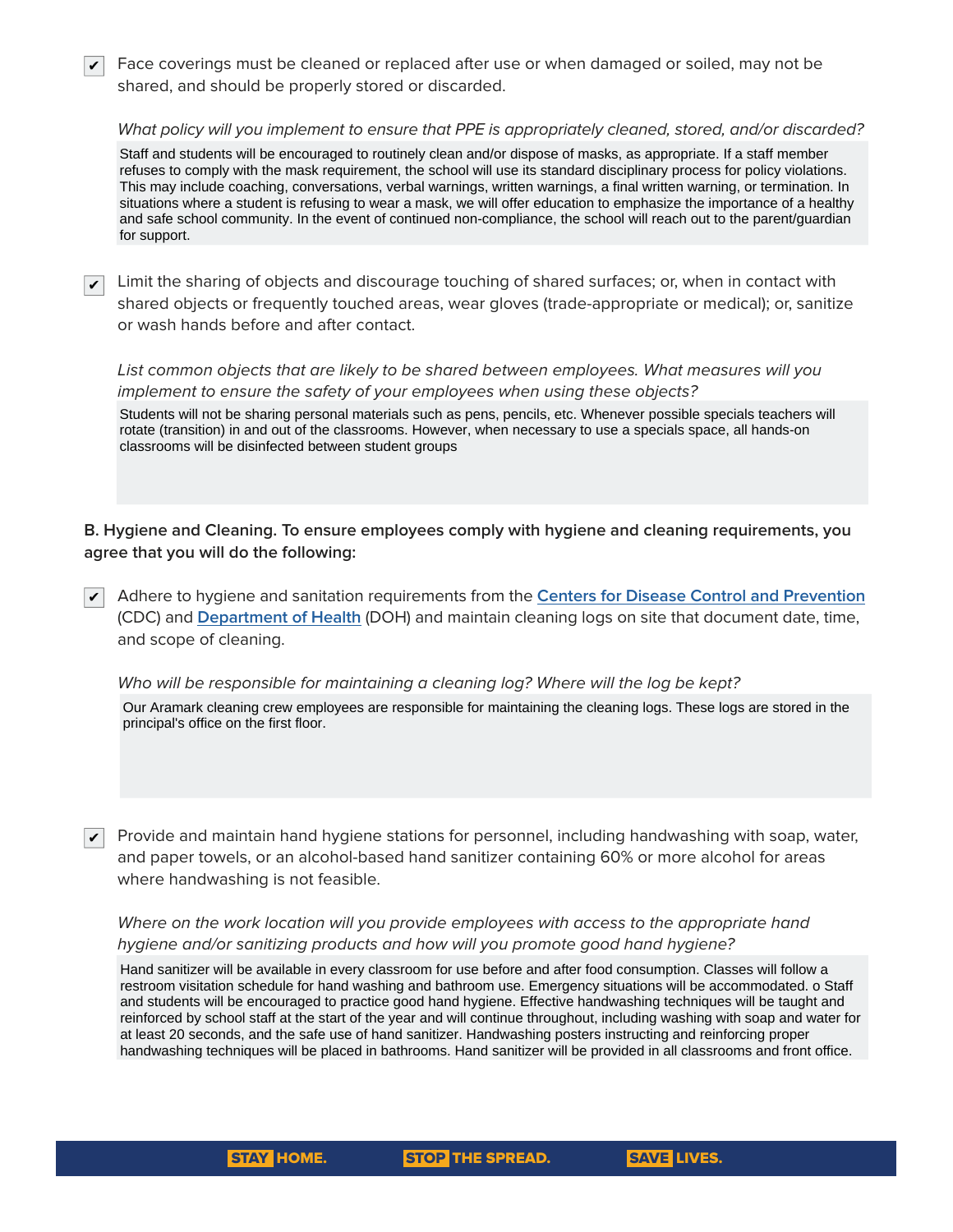$\overline{\checkmark}$  Conduct regular cleaning and disinfection at least after every shift, daily, or more frequently as needed, and frequent cleaning and disinfection of shared objects (e.g. tools, machinery) and surfaces, as well as high transit areas, such as restrooms and common areas, must be completed.

What policies will you implement to ensure regular cleaning and disinfection of your worksite and any shared objects or materials, using **[products](http://www.dec.ny.gov/docs/materials_minerals_pdf/covid19.pdf)** identified as effective against COVID-19?

Several significant changes are being made with our custodial service partner, Aramark. This includes increased staffing, changes in management structure, improved training, greater accountability, and monthly audits. In addition to our baseline custodial services, Aramark is also providing additional cleaning services due to COVID-19. All high touch point locations such as light switches, door handles, bathroom faucet handles, etc. will be disinfected three times per day (mid-morning, mid-afternoon, and evening).

**C. Communication. To ensure the business and its employees comply with communication requirements, you agree that you will do the following:**

- $\blacktriangledown$  Post signage throughout the site to remind personnel to adhere to proper hygiene, social distancing rules, appropriate use of PPE, and cleaning and disinfecting protocols.
- $\blacktriangledown$  Establish a communication plan for employees, visitors, and customers with a consistent means to provide updated information.
- Maintain a continuous log of every person, including workers and visitors, who may have close contact with other individuals at the work site or area; excluding deliveries that are performed with appropriate PPE or through contactless means; excluding customers, who may be encouraged to provide contact information to be logged but are not mandated to do so.  $\vert\bm{\mathsf{v}}\vert$

Which employee(s) will be in charge of maintaining a log of each person that enters the site (excluding customers and deliveries that are performed with appropriate PPE or through contactless means), and where will the log be kept?

Visitors will be allowed by appointment only, and at the discretion of the front office and principal. Any necessary guests will be screened for symptoms, required to wear a mask, and asked to sanitize hands upon entering. Visitors must answer No to all COVID questions and sign the visitor log located in the main office vestibule area.

Staff members are required to complete daily wellness checks before arriving at work to ensure they do not exhibit COVID-19 symptoms (fever, cough, shortness of breath, or difficulty breathing). To assist with this, a daily

 $\blacktriangledown$  If a worker tests positive for COVID-19, employer must immediately notify state and local health departments and cooperate with contact tracing efforts, including notification of potential contacts, such as workers or visitors who had close contact with the individual, while maintaining confidentiality required by state and federal law and regulations.

### If a worker tests positive for COVID-19, which employee(s) will be responsible for notifying state and local health departments?

If there is a confirmed case of COVID-19 at our school, the NHA People Services Business Partner will report the case to the local health department. The People Services Business Partner will work with NHA's Facilities Team to ensure proper cleaning is done. NHA's Communications Team will make certain proper stakeholders are notified in a timely manner, while also ensuring compliance with employee and student confidentiality and HIPAA requirements. Staff and students with suspected or confirmed cases of COVID-19 can return to school when they have received a negative COVID-19 test, it's been 10 days since the individual first had symptoms or it has been at least three days since the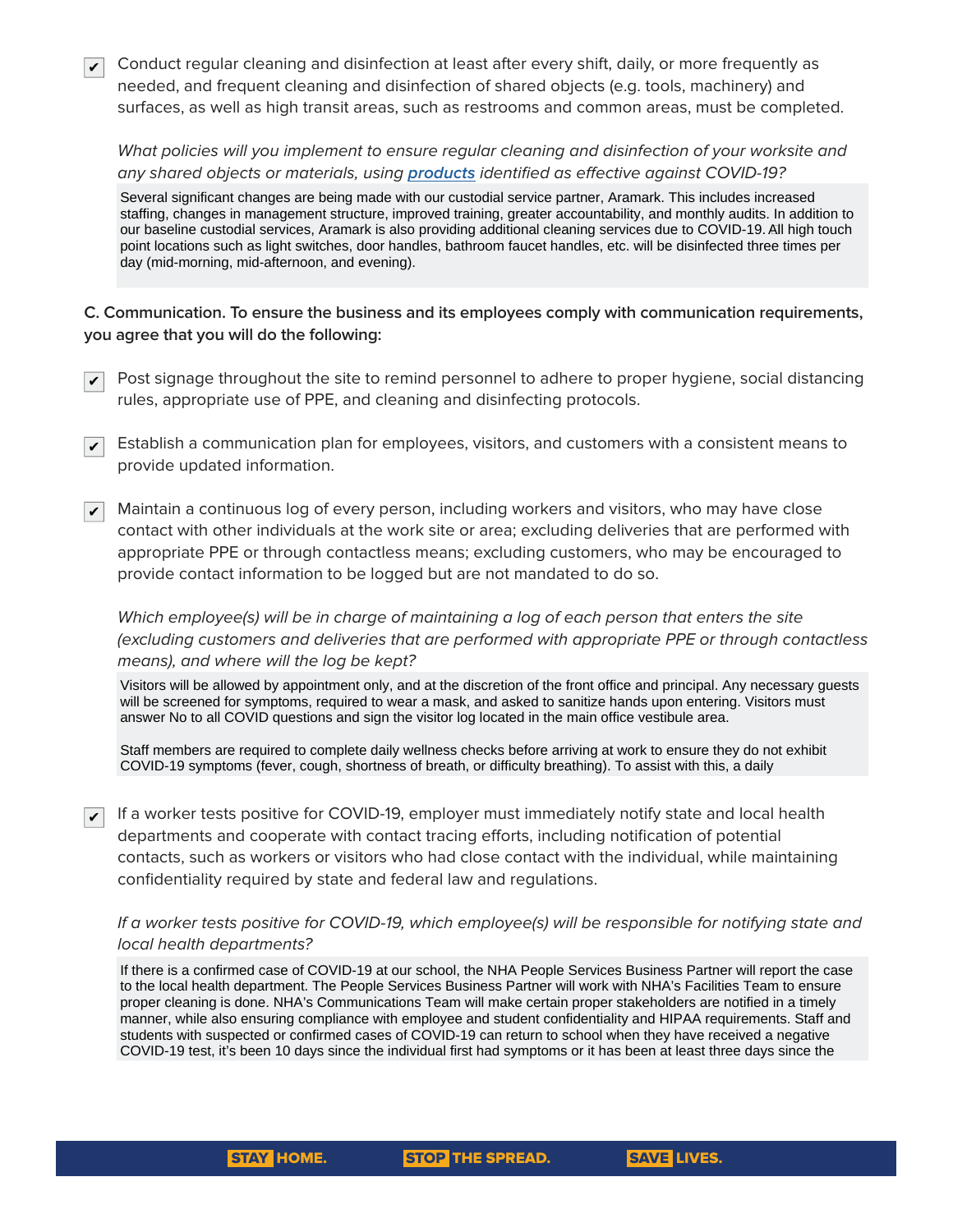# III. PROCESS

# **A. Screening. To ensure the business and its employees comply with protective equipment requirements, you agree that you will do the following:**

Implement mandatory health screening assessment (e.g. questionnaire, temperature check) before employees begin work each day and for essential visitors, asking about (1) COVID-19 **[symptoms](https://www.cdc.gov/coronavirus/2019-ncov/symptoms-testing/symptoms.html)** in past 14 days, (2) positive COVID-19 test in past 14 days, and/or (3) close contact with confirmed or suspected COVID-19 case in past 14 days. Assessment responses must be reviewed every day and such review must be documented.  $\vert\bm{\nu}\vert$ 

What type(s) of daily health and screening practices will you implement? Will the screening be done before employee gets to work or on site? Who will be responsible for performing them, and how will those individuals be trained?

The school will conduct a temperature scan of students as they arrive at the building at all four entrances. This will be done by trained staff who have appropriate PPE that includes gloves, disposable face masks, and face shields. Temperatures will be taken outside our school facility before students enter the building by trained staff members who have appropriate PPE that includes gloves, disposable face masks, and face shields. This will help ensure social distancing guidelines are followed until screenings are complete.

If screening onsite, how much PPE will be required for the responsible parties carrying out the screening practices? How will you supply this PPE? Structurity procedures. The multi-purpose supply and will be estate to contain the station of the station of the station of the station of the station of the station of the station of the station of the station of the stat

The school will conduct a temperature scan of students as they arrive at the building. This will be done by trained staff who have appropriate PPE that includes gloves, disposable face masks, and face shields. Six face shields have been ordered and are on hand to conduct these screenings.

#### B. Contact tracing and disinfection of contaminated areas. To ensure the business and its employees comply with contact tracing and disinfection requirements, you agree that you will do the following: Sty will contact trading and disimication requirements, you agree t

Have a plan for cleaning, disinfection, and contact tracing in the event of a positive case. ✔ COVID-19 symptoms (fever, cough, shortness of breath, or difficulty breathing). To assist with this, a daily

In the case of an employee testing positive for COVID-19, how will you clean the applicable contaminated areas? What products identified as effective against COVID-19 will you need and how will you acquire them? In the case of an employee testing positive for COVID-19, how will you

Upon notice of suspected or confirmed COVID-19 cases in the building, the Facilities Preparedness and Response Plan calls for a move into a Level 3 Response Procedure. Within 24 hours of the last known presence of a suspected/confirmed case in the facility, all known areas accessed will be vacated and closed. Partial or full building closure will be determined by the school leadership and in collaboration with the local health department. Aramark personnel will prepare for full disinfection cleaning after 24 hours have passed. Aramark personnel will utilize enhanced PPE (gloves, face masks, gowns) during their disinfection cleaning. Re-entry will not be permitted until disinfection

# In the case of an employee testing positive for COVID-19, how will you trace close contacts in the workplace? How will you inform close contacts that they may have been exposed to COVID-19?

The People Services Business Partner will work with NHA's Facilities Team to ensure proper cleaning is done. NHA's Communications Team will make certain proper stakeholders are notified in a timely manner, while also ensuring compliance with employee and student confidentiality and HIPAA requirements. The school will cooperate with the local health department in contact tracing efforts.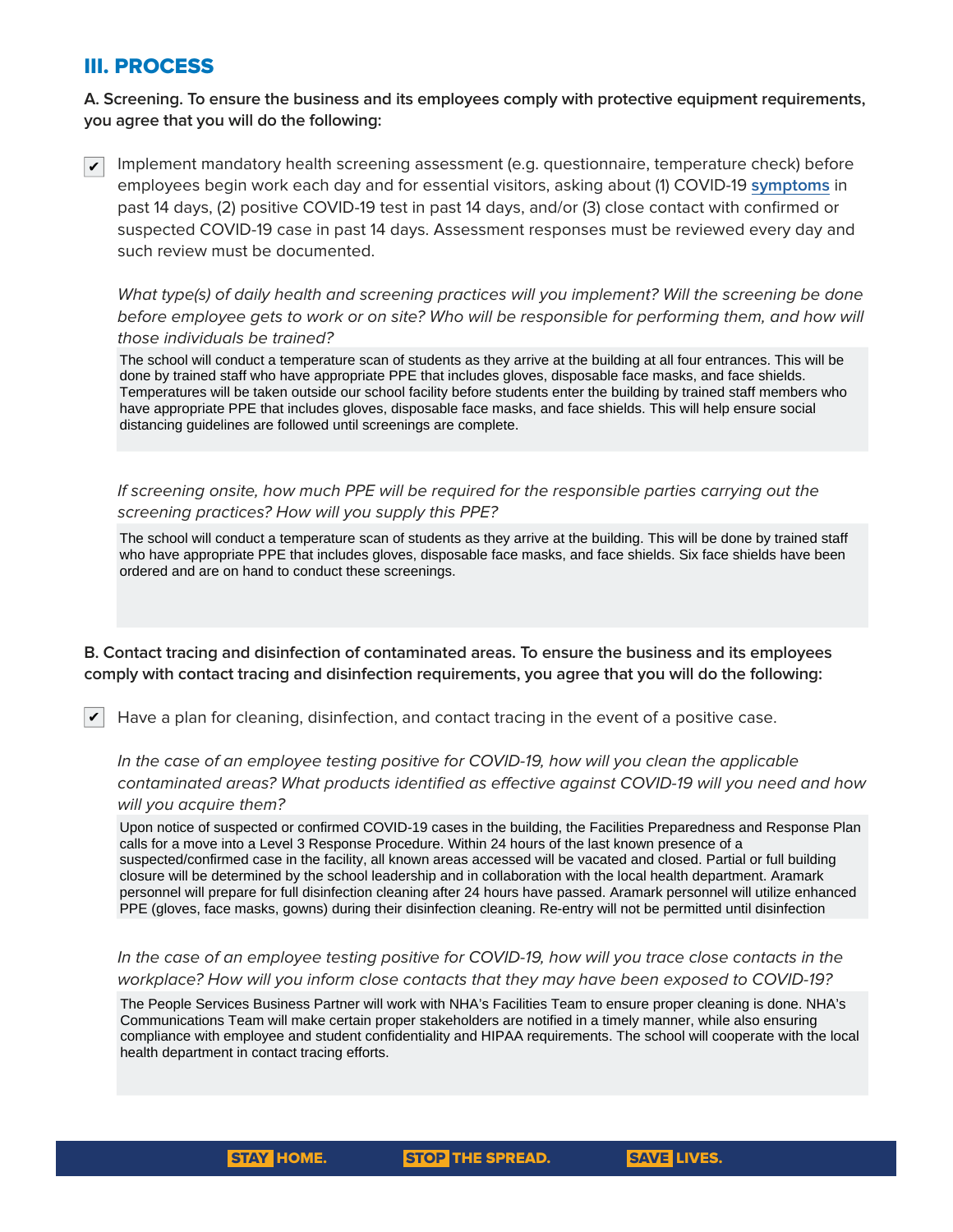# IV. OTHER

**Please use this space to provide additional details about your business's Safety Plan, including anything to address specific industry guidance.**

#### • Closure Triggers

o Within 24 hours of the last known presence of a suspected/confirmed case in the facility, all known areas will be vacated and closed. Partial or full building closure will be determined by the school leadership and in collaboration with the local health department. Any and all closures will be done in accordance with state and local guidelines and requirements. • Our principal will communicate all suspected/confirmed cases to the school's Director of School Quality and NHA People

Services Business Partner.

• If closure or partial closure is decided, Brooklyn Excelsior's Communication Team will assemble to communicate closure details to all stakeholders: teachers, paraprofessionals, food service workers, Aramark employees, Site Coordinator, bus drivers, and our school's Board of Trustees.

• Modes of Closure Communication: SchoolMessenger, email, text, formal written letter backpacked home (if possible), social media sites, the Brooklyn Excelsior website, Facebook, and Parent Portal).

o School closure and a transition to remote/virtual learning may also be necessary based on other factors, including the number of COVID-19 cases present in the school community, increasing COVID-19 cases in the region/county, the operation and status of the local school district, guidelines from the local health departments, and at the discretion of school leadership and the Director of School Quality.

• In the event of a school closure, the building will be deep cleaned, sanitized, and maintained with routine custodial services based on building usage.

### • Early Warning Signs

o NHA's People Services team is leading this initiative. If someone either tests positive or displays symptoms of COVID-19, the school's Business Partner at NHA will update a live tracking document. The NHA Pandemic Team reviews this document weekly to identify trends. Our school will consult with NHA's industrial nurse hygienist specializing in occupational health.

### • Communication

o The school will ensure that it is effectively and efficiently communicating with its families, ensuring that every family is aware of student expectations. Information will be provided in school newsletters, back to school information, social media sites, and the school's website, as necessary. Updates and information will be broadcast to families via the school's SchoolMessenger system, a tool which sends an email and text to every family and generates a post on the school's website, as necessary. All official school communication is translated into students' home languages, as needed.

### • Food Service

o The School Food Authority (SFA) will meet all guidance and procedures set forth by NYSDOH, CDC, and the local health department as they relate to food service models and operations for students. Meals will be served in a unitized manner during the school year to ensure items are not contaminated. Additional PPE for staff will be provided, including gloves, masks, cleaning chemicals, and hand sanitizer.

o Sneeze guards are being added to all food distribution carts.

o Cutlery, seasonings, and sauces will be placed directly on individual trays.

o If allowable, and in a safe manner, food may be served during a school closure. The SFA will continue to provide meal service to the extent applicable. Parents will be notified regarding food availability via the School Messenger system, a tool which sends an email and text to each family, school newsletters and updates, and the school website as appropriate.

### **Staying up to date on industry-specific guidance:**

To ensure that you stay up to date on the guidance that is being issued by the State, you will:

Consult the NY Forward website at **[forward.ny.gov](https://forward.ny.gov)** and applicable Executive Orders at ✔**[governor.ny.gov/executiveorders](http://governor.ny.gov/executiveorders)** on a periodic basis or whenever notified of the availability of new guidance.